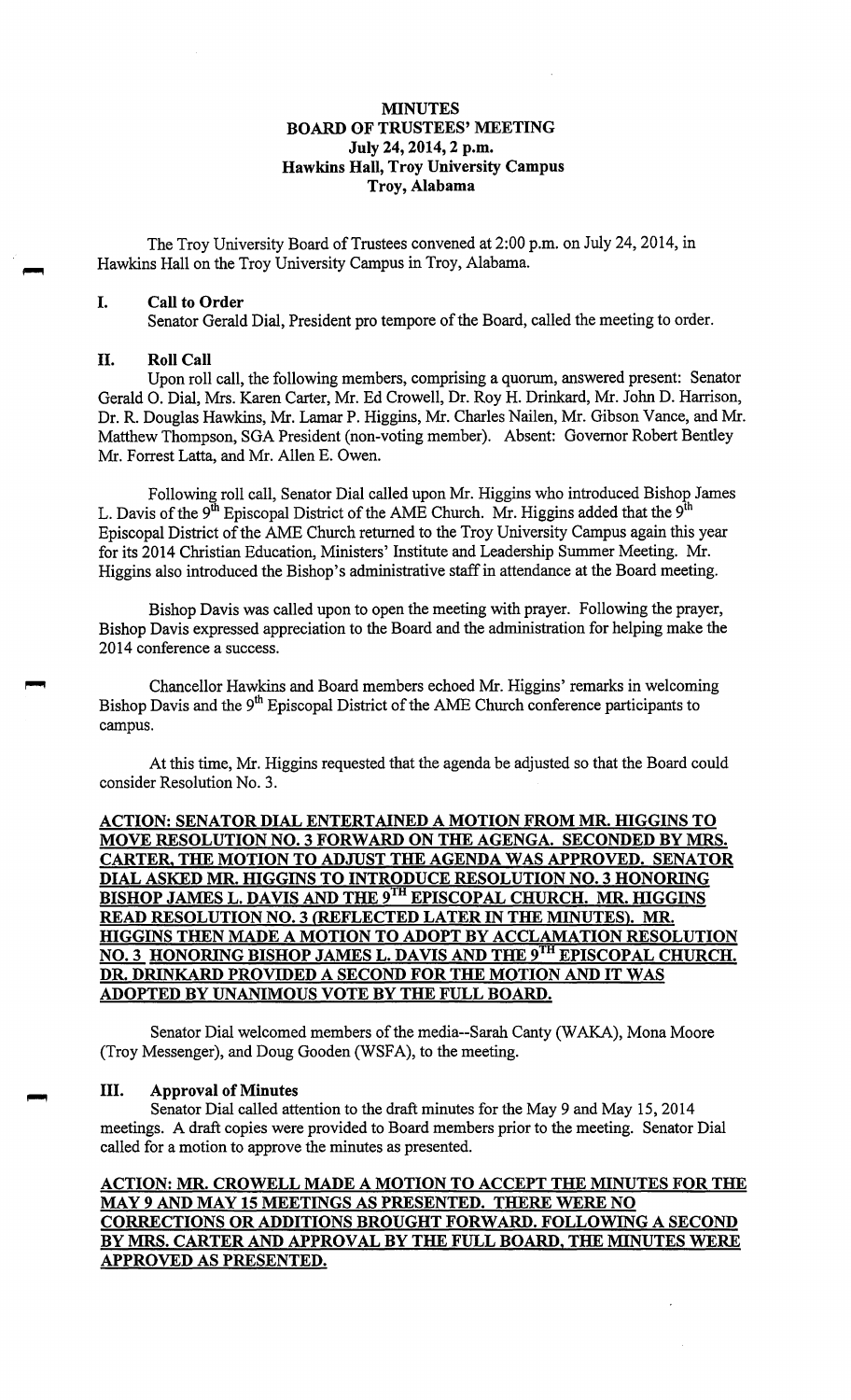### **IV. Reports**

#### **A. Chancellor**

The Chancellor introduced Mr. Walter Givhan, new Senior Vice Chancellor for Advancement and Economic Development.

Chancellor Hawkins shared highlights on agenda items before the Board. He added that reports will be given on enrollment, budget, the Right-sizing committee, the 2015-2020 Strategic Plan, and athletics.

In regard to the nationwide enrollment challenges, the Chancellor referenced several news articles giving indication of sweeping changes to address the declines in enrollments in higher education.

Chancellor Hawkins added that enrollment is Troy University's number one priority. It was noted that 60% of American Association of State Colleges and Universities (AASCU) institutions failed to meet their enrollment goals over the past year. The Chancellor also noted that predictions are that the number of high-school age students will decrease in 44 of the 67 Alabama counties and universities are facing increased competition for international students. Chancellor Hawkins stated that TROY's response to declining enrollment trends is to focus on quality and innovation. He said that "quality absent innovation equals stagnation."

Chancellor Hawkins shared a budget history that reflected in 2011 the university's budget was \$253m and it has continuously dropped to a proposed 2015 budget of \$225m. The Chancellor said that good stewardship is a way of life at TROY, and he commended the senior leaders for their good work in meeting the challenges of a declining budget.

The Chancellor reported that the university financial audit in 2013 resulted in no reportable conditions. The university's credit rating was affirmed by Moody's at an Aa3 rating.

Chancellor Hawkins provided a few brief comments on the Right-sizing Committee adding that right-sizing is a new way of life for the university. He noted that the committee has conducted a review of the Dothan and Montgomery Campuses and implemented measures that will result in a \$560k savings. He also stated that 85 funded but vacant positions have been permanently eliminated for an annual savings to be realized at \$2m. A review will be conducted on the Troy and Phenix City Campuses as well.

Indicators of quality reported by the Chancellor included recognition by: (1)US News  $\&$ World Report Best for Vets ranked the university  $27<sup>th</sup>$  in the nation for online bachelor's degree programs for veterans and in the top 20 in the Southeast Region, (2) [GedEducated.com](https://GedEducated.com) ranked our Master of Criminal Justice  $8<sup>th</sup>$  in the nation and the baccalaureate in Criminal Justice  $15<sup>th</sup>$  in the nation, and (3) National Council for Licensure Examinations (NCLEX) nursing scores for reflects TROY's 100% pass rate.

In conclusion, Chancellor Hawkins advised that the development of the 2015-2020 Strategic Plan will begin in the fall. Dr. John Dew, Senior Vice Chancellor for Student Services and Administration will prepare a schedule to capture input from the Board of Trustees, the faculty, staff, and other groups. A goal has been set to present the plan to trustees in the summer of 2015.

# **B. Board Committee Reports**

#### • **Academic Affairs Committee, Honorable Karen Carter**

Mrs. Carter said that it was a great honor for her to present to the Board on behalf of the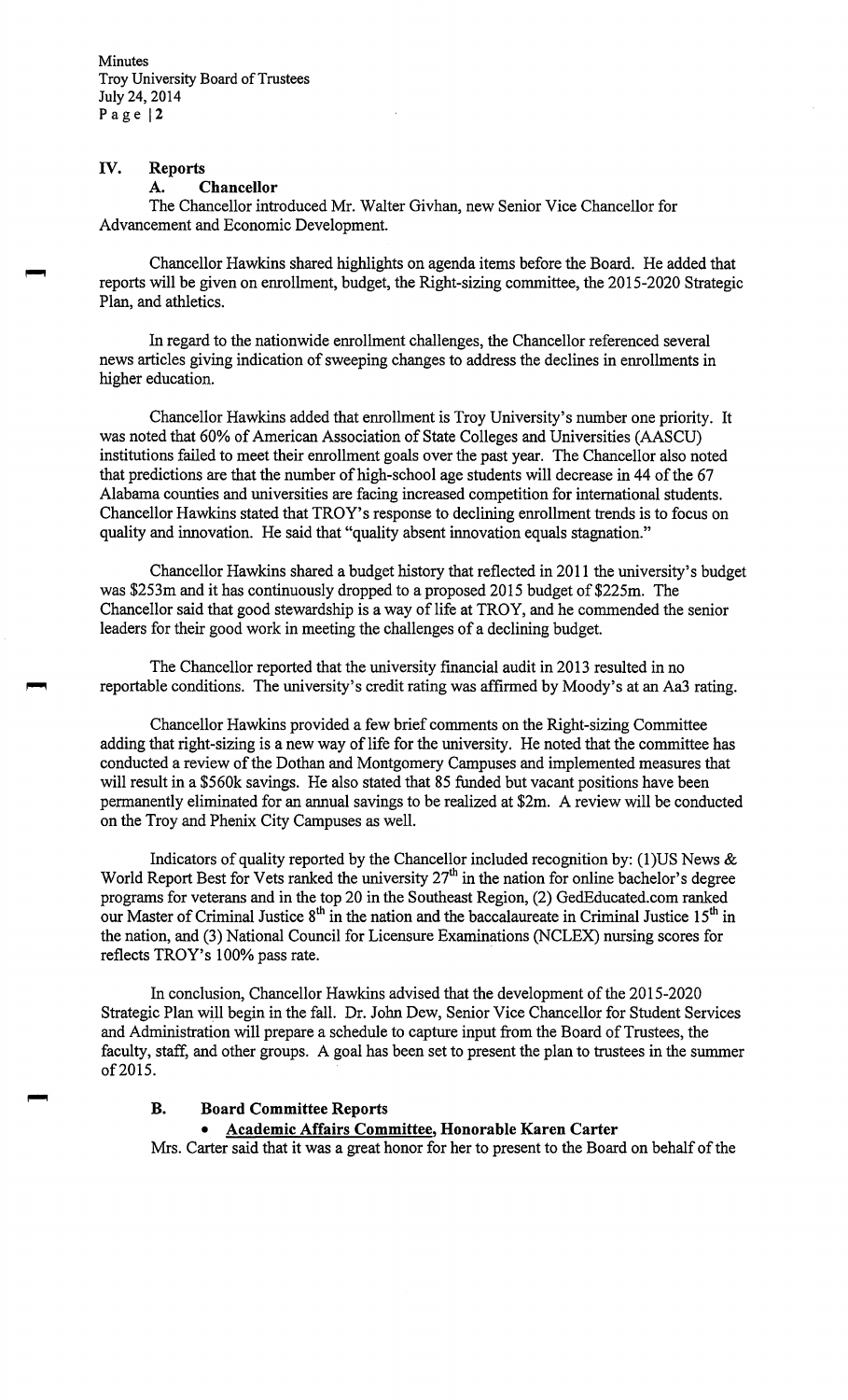Academic Affairs Committee a resolution approving awarding an honorary degree to Board member Mr. Roy H. Drinkard. The chair called for a motion to adopt Resolution No. I.

**Resolution No. 1** 

# **Honorary doctorate for Mr. Roy H. Drinkard**

### **ACTION: MRS. CARTER MADE A MOTION TO ADOPT RESOLUTION NO. 1 HONORING BOARD MEMBER ROY H. DRINKARD BY A WARDING AN HONORARY DOCTORATE OF LAWS DEGREE. MR. HIGGINS PROVIDED A SECOND TO THE MOTION. THE CHAIR CALLED FOR A VOTE AND RESOLUTION NO. 1 WAS UNANIMOUSLY ADOPTED BY THE FULL BOARD.**

### o **Resolution No. I-Honorary doctorate for Mr. Roy H. Drinkard**

**Resolution No. 1** 

#### **Awarding the Doctor of Laws to Mr. Roy H. Drinkard**

**WHEREAS,** the Honorable Roy Henry Drinkard, native of Falkville, Alabama, is a successful businessman, community leader, and an asset to his city, state, and nation; and

**WHEREAS,** the Honorable Mr. Drinkard is a member of the "Greatest Generation, having served with honor and valor as a United States Marine during World War II; and

**WHEREAS,** the Honorable Mr. Drinkard has made his mark in the world of commerce as a retail businessman and real estate developer and promoting the economic development of his community and state; and

**WHEREAS,** the Honorable Mr. Drinkard was appointed to the Troy University Board of Trustees in 2000 and has since earned the respect, admiration, and love of the Troy University family for his devotion to and support of TROY; and

**WHEREAS,** the Honorable Mr. Drinkard's expertise, experience, and wise counsel have benefitted Troy University immeasurably during his tenure as a Trustee, not only regarding matters of fiscal management but also regarding continued institutional fealty to the highest ideals of student service and the inculcation of the "Corps Values" of loyalty, responsibility, and civility upon every student;

**THEREFORE BE IT RESOLVED,** that the Honorable Roy Henry Drinkard be awarded the Honorary Doctor of Laws degree as a tribute to his support of Troy University and Alabama higher education and for his devotion to the progress of all citizens of his native State of Alabama;

**BE IT FURTHER RESOLVED** that this degree be awarded on the occasion of Summer Commencement Ceremonies on the Troy Campus on the twenty-fifth day of July, Two Thousand and Fourteen.

# **oResolution No. 2-Honoring Dr. John W. Schmidt**

Mrs. Carter said it was her pleasure to present to the Board Resolution No. 2 honoring Dr. John W. Schmidt by renaming the offices housing first-year studies at Troy University the John W. Schmidt Student Success Center to honor him for his outstanding service to the university.

**Resolution No. 2** 

# **ACTION: THE CHAIR CALLED FOR A MOTION TO ADOPT RESOLUTION NO. 2 AS REFLECTED BELOW. A MOTION TO ADOPT RESOLUTION NO. 2 WAS MADE BY MRS. CARTER. SECONDED BY MR. HIGGINS, RESOLUTION NO. 2**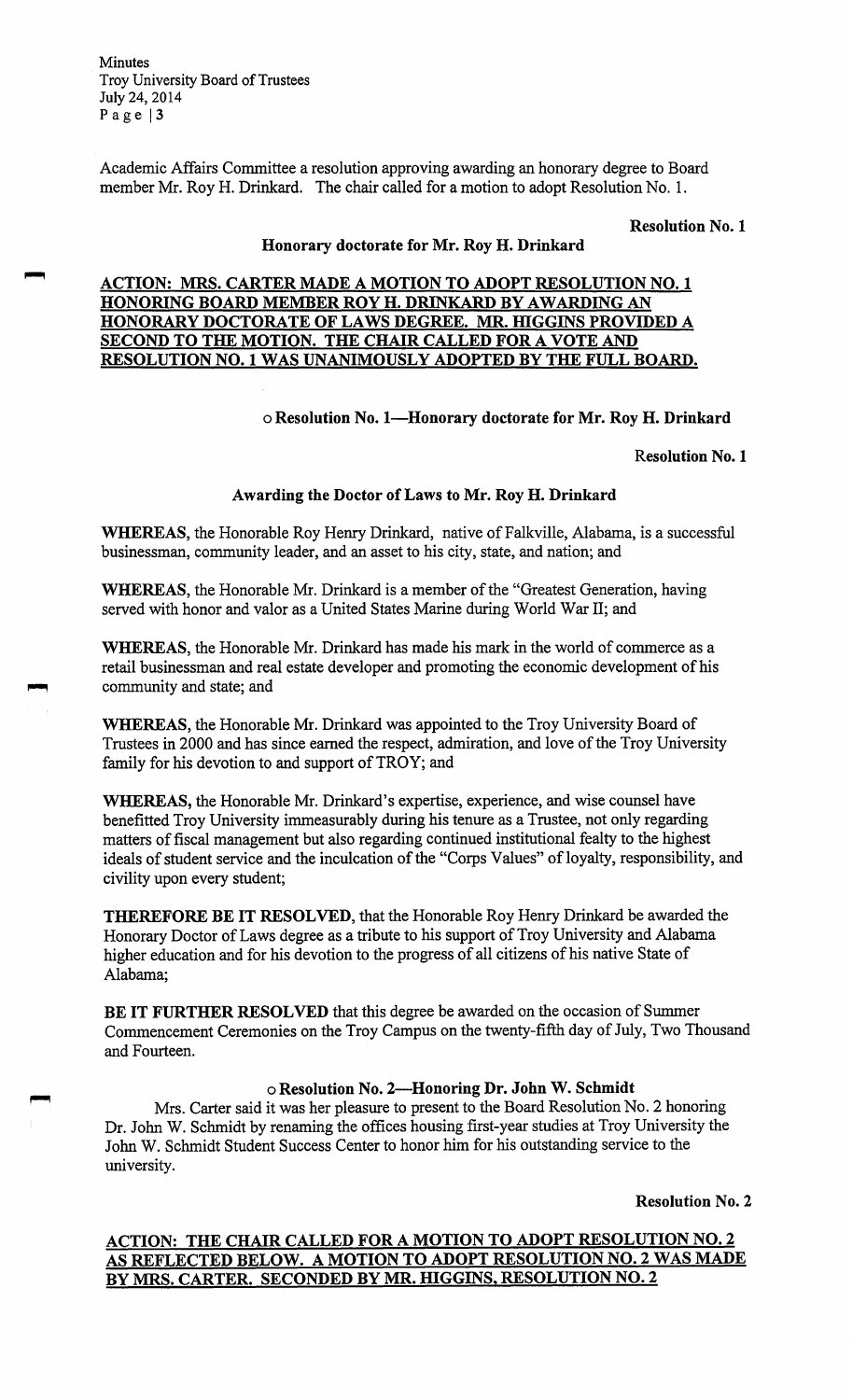# **HONORING DR. JOHN W. SCHMIDT BY RENAMING THE OFFICES HOUSING FIRST-YEAR STUDIES AT TROY UNIVERSITY THE JOHN W. SCHMIDT STUDENT SUCCESS CENTER WAS UNANIMOUSLY ADOPTED BY THE FULL BOARD.**

A framed copy of the resolution was presented to Dr. Schmidt.

#### **Resolution No. 2**

# **A Resolution Honoring Dr. John W. Schmidt**

**WHEREAS,** Dr. John W. Schmidt joined the senior administration of Troy University in 1994 and has served the University well in several key leadership positions, including Senior Vice Chancellor for Student Services and Senior Vice Chancellor for Advancement and External Relations; and

**WHEREAS,** Dr. Schmidt's contributions to TROY are many and varied, to include:

- Creating a program to help first-year students excel at college, and developing a center to foster that success;
- Leading the University's first two capital campaigns, raising more than \$200 million in the process;
- Led the development of the Newman Center, which houses a faith-based learning community, and facilitated the construction of Trojan Village, a 500-person residence hall complex;
- Implementation of a first-year common reader program that has led to a University-wide emphasis on creating a culture of reading; and

**WHEREAS,** Dr. Schmidt, as a retired Colonel in the U.S. Marine Corps, did much to promote TROY's traditional role of service to the men and women of the United States Armed Forces; and

**WHEREAS,** Dr. Schmidt was a tireless advocate on behalf of all students at Troy University and who demonstrated this advocacy by serving as a mentor to many students; and

**WHEREAS,** Dr. Schmidt will retire from Troy University on July 31, 2014;

**THEREFORE BE IT RESOLVED,** that the offices housing first-year studies at Troy University be renamed the John W. Schmidt Student Success Center to honor this outstanding Trojan for his years of exemplary service and his longstanding devotion to the betterment of Troy University students.

#### • **Student Affairs Committee, Honorable Lamar P. Higgins**

Mr.Higgins provided opening comments for the Student Affairs Committee report. He then called upon Dr. John Dew to give an enrollment report to the Board.

#### o **Enrollment Report-Dr. John Dew**

Dr. Dew advised that overall college enrollments in Alabama peaked in 2011 and will fall over the next three years. He added that enrollment among some four-year schools is remaining steady due to high out-of-state recruitment. He also noted that the number of students in Alabama's Community Colleges that could transfer to TROY is declining and will continue to decline.

Dr. Dew added that the number of potential students—traditional and adult is declining. Nationally, the number of 18-24 year olds in the U.S. will decline by 4% over the next four years according to Inside Higher Education, 2/28/14). This year the highest rate of declining enrollments is among adult students (National Student Clearing House-2013). Dr. Dew also stated that the Chronicle of Higher Education (12/13) reported that nationally 50% of colleges and universities fell short of their enrollment goals in the fall of 2013. Another challenge facing universities in the enrollment decline will be attributable to an increasing number of competing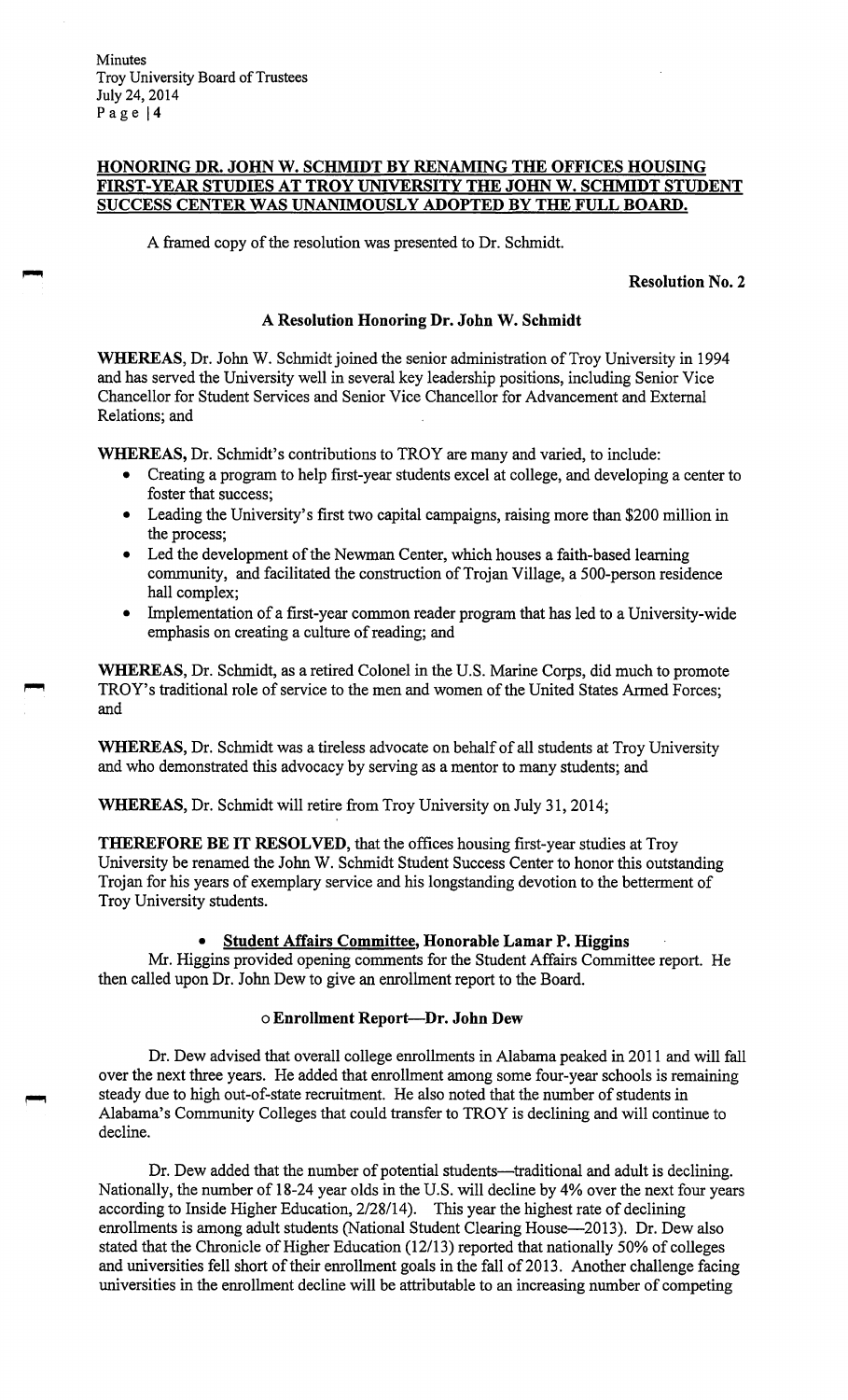institutions. Dr. Dew also noted that military student enrollments are falling. Examples cited were: Central Texas College peaked at 26,995 in fall 2011 and then fell to 22,443 in fall 2012, and the University of Maryland University College graduate enrollments fell by almost 5% from fall 2011 to fall 2012.

Dr. Dew reported that the number of international students is set to decline. He shared the following facts:

- Number of Korean students studying abroad fell for the first time in 2013 and is expected to continue to fall.
- Number of Chinese students is expected to follow the Korean trend (Chronicle, 5- 23-14)

Enrollments are influence state funding, Dr. Dew advised. He shared the following in support of his statement:

- ACHE funding formula rewards institutions for enrolling large numbers of out-ofstate students.
- The more out-of-state students an institution enrolls, the larger their percentage from Alabama, per the Alabama Commission on Higher Education (ACHE) formula.
- ACHE formula influences actual appropriations.

Dr. Dew shared the following Troy University Growth Strategies:

I. Grow the residential campus

r-1

- a. Increase our share of Alabama Students
	- 1. Up our visibility in Mobile.
	- 2. Increase summer events that bring high schoolers to campus.
	- 3. Host Contemporary Christian and Gospel music events and advertise on Contemporary Christian and Gospel radio stations.
	- 4. Heighten our visibility with Native American and Hispanic populations in our region.
	- 5. Maintain and strengthen relationship with African-American churches.
	- 6. Increase recruiting efforts at private high schools and among home schoolers.
- b. Increase number of students on-campus from India and South America.
- c. Promote our academics, safe environment, Greek system and Sunbelt Conference through all Global Campus recruiters.
- II. Rev up service to adult students at Dothan, Montgomery, and Phenix City
	- a. Enhance collaboration with feeder schools
		- Provide reverse transfer data
		- Post regular times and locations for recruiters to be on community college campuses.
		- Invite community college Presidents to campus events.
	- b. Beef up advertising for high volume academic programs and areas of excellence.
	- c. Develop more summer programs to reach out to high schoolers at Dothan, Montgomery and Phenix City.
	- d. Increase Troy faculty presence and visibility in area community colleges and high schools.
	- e. Increase scholarship availability new version of Horizon Scholarship now available every term.
	- f. Have replaced the Admissions directors at Montgomery and Dothan in the past 3 months.
- III. Expand outreach to veterans and their children
	- a. Troy for Troops Centers in place at Troy and almost ready at Montgomery.
	- b. Emphasize career-oriented degree programs we have in blended formats  $-CI$ , Tourism and Sport Management.
	- c. Warrior Spirit Campaign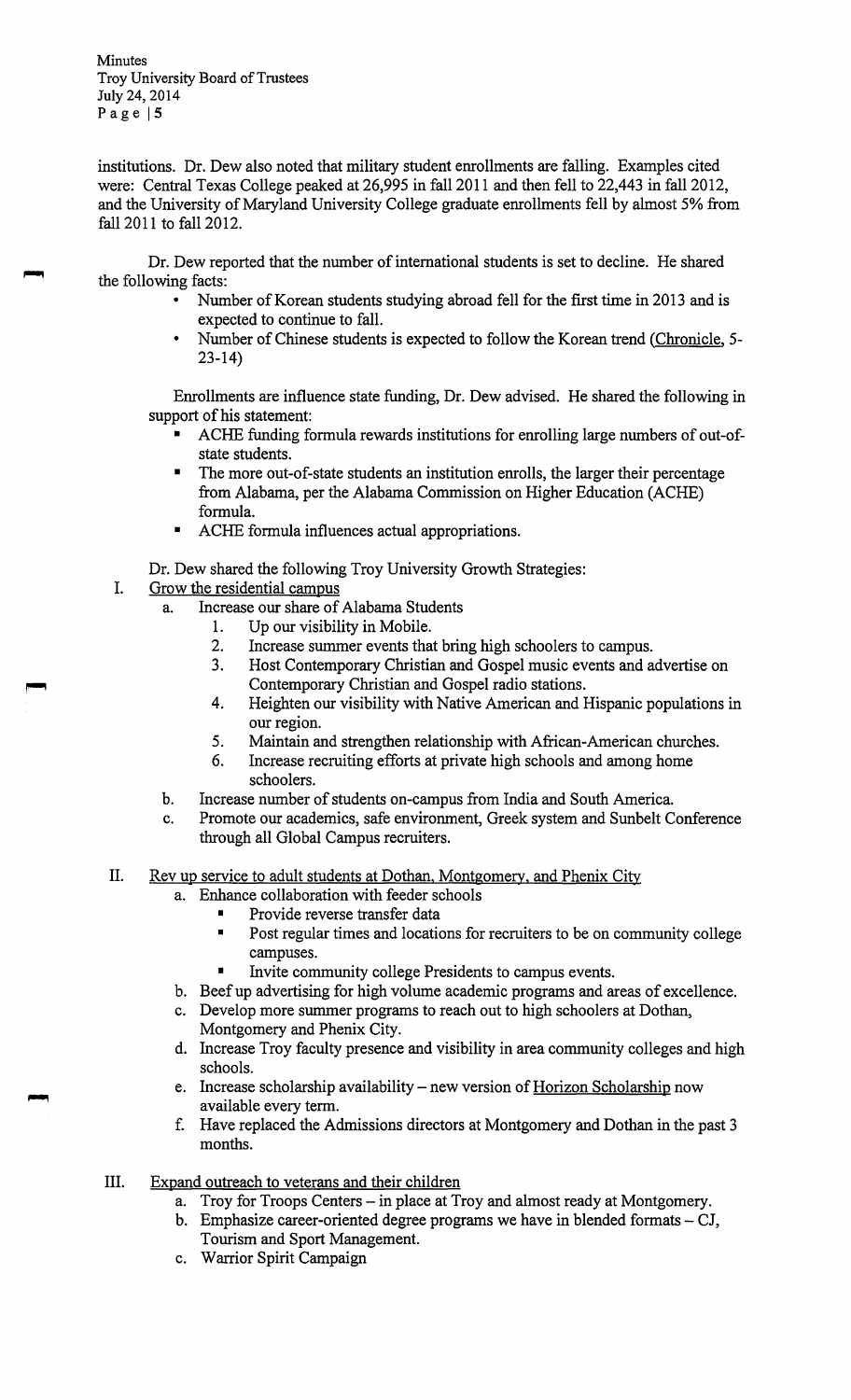# IV. Increase online enrollments

- a. Offer introductory courses face-to-face at Global Campus locations.
- b. Increase contact with Community Colleges all across Alabama, Florida, and Georgia.
- c. Build relationships with corporations, school systems, government agencies, and health care in our region to establish cohorts of students.
- d. Warrior Spirit campaign reaching out to military students.
- e. New partial scholarships for online students: Horizon and Corporate Achiever.
- V. Grow our graduate student enrollments.
	- a. New program now in place to encourage our graduating seniors to enroll in our graduate school.
	- b. Increase outreach to four-year colleges in the region that do not offer graduate programs.
	- c. Overhaul the office for graduate recruiting.
	- d. Increase marketing for high-volume graduate programs.
- VI. Accelerate international partnerships
	- a. Begin teaching Troy course with SEEGI in Malaysia.
	- b. Achieve a breakthrough in offering Troy courses online in India.
	- c. Develop new partnerships around Sports Management in China.
	- d. Tum relationships into enrollments in Central and South America.

Task Forces and Cross-Functional Efforts

- Enrollment Task Force-past 18 months- streamlining recruiting and application processes, acquiring latest recruiting technology, developing new levels of analysis of performance.
- Retention Task Force improving support processes for new online students, reorganizing student development centers at Dothan and Montgomery, simplification of general studies and analysis of high volume, high D, F, W courses.
- •· Increased collaboration and action planning among colleges, campuses, marketing and recruiting.
- Getting positive feedback about Warrior Spirit campaign.

Discussion followed. Senator Dial asked if the university takes a significant look at our students who receive degrees but are not working in their degree field. Dr. Dew responded that the university tracks these students and our numbers are reported to the Southern Association of Colleges and Schools, Commission on Colleges. Discussion continued and examples were cited on what distinguishes Troy University and sets it apart from "diploma-mill schools."

#### o **Resolution No. 3-Honoring Bishop James L. Davis**

As referenced previously in the minutes, the following action was taken on Resolution No.3.

**Resolution No. 3** 

**ACTION: SENATOR DIAL ENTERTAINED A MOTION FROM MR. HIGGINS TO MOVE RESOLUTION NO. 3 FORWARD ON THE AGENGA. SECONDED BY MRS. CARTER, THE MOTION TO ADJUST THE AGENDA WAS APPROVED. SENATOR DIAL ASKED MR. HIGGINS TO INTRODUCE RESOLUTION NO. 3 HONORING BISHOP JAMES L. DAVIS AND THE 9<sup>TH</sup> EPISCOPAL CHURCH. MR. HIGGINS READ RESOLUTION NO. 3 (REFLECTED LATER IN THE MINUTES). MR. IDGGINS THEN MADE A MOTION TO ADOPT BY ACCLAMATION RESOLUTION NO. 3 HONORING BISHOP JAMES L. DA VIS AND THE** 9TH **EPISCOPAL CHURCH. DR. DRINKARD PROVIDED A SECOND FOR THE MOTION AND IT WAS**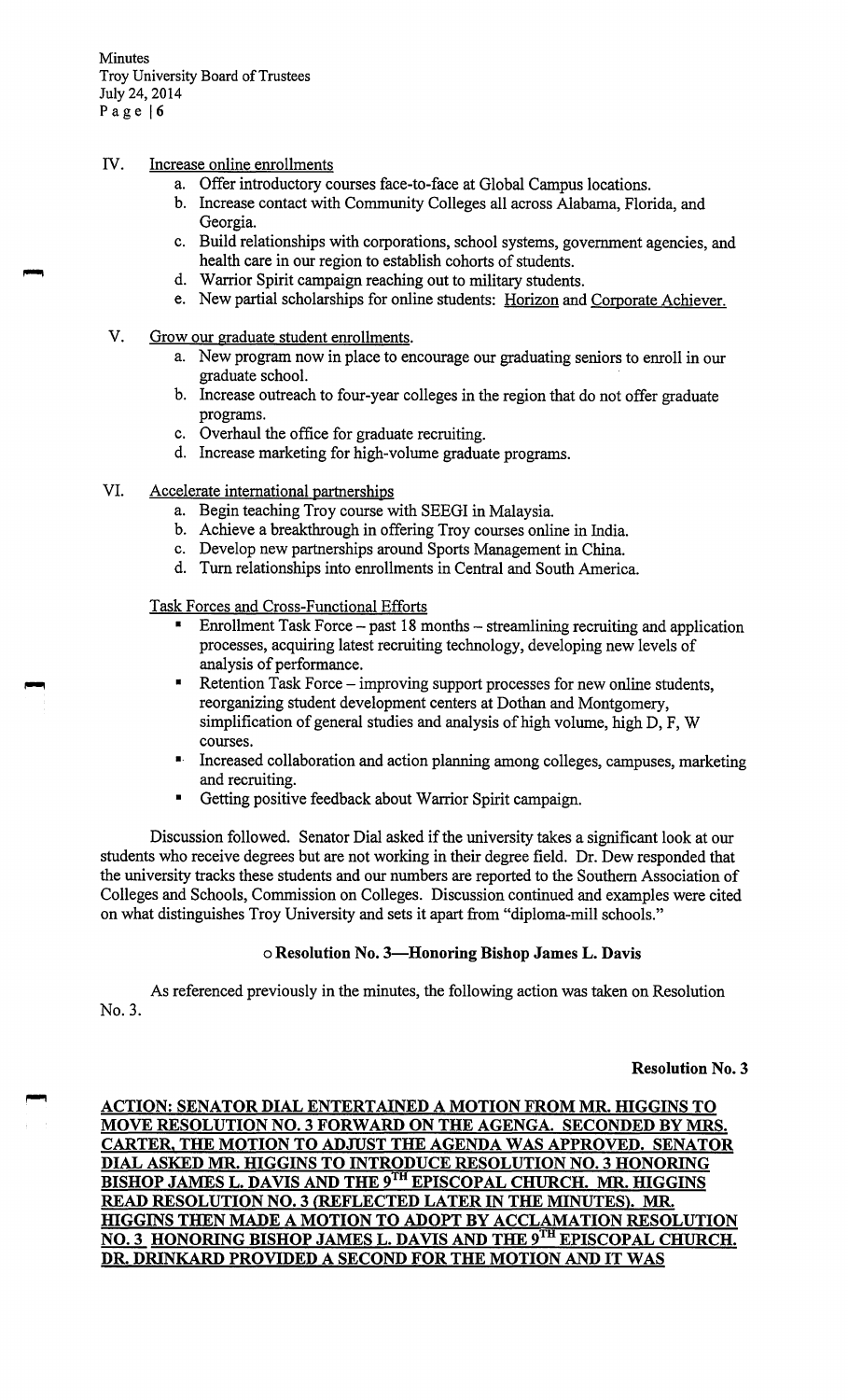# **ADOPTED BY UNANIMOUS VOTE BY THE FULL BOARD. RESOLUTION NO. 3 FOLLOWS:**

#### **Resolution No. 3**

# **Honoring Bishop James L. Davis and the 9th Episcopal District of the AME Church**

**WHEREAS,** the Right Rev. James L. Davis, a fifth-generation minister, has served as the servant prelate of the 9<sup>th</sup> Episcopal District of the African Methodist Episcopal Church since 2008;and

**WHEREAS,** Bishop Davis, a native son of Alabama, is one of America's foremost spiritual leaders, having served the AME Church for more than 40 years; and

WHEREAS, a strong bond exists between Troy University and the 9<sup>th</sup> Episcopal District of the AME Church, which for the past two years has held its summer conference on the University Campus with over 800 church members in attendance, including approximately 300 of the participants being school-age children, thus exposing these young people to a college campus; and

**WHEREAS,** Bishop Davis promotes life-long learning as an integral component of spiritual development, and in doing so serves as a goodwill ambassador not only for Troy University but for all of Alabama higher education;

**THEREFORE BE IT RESOLVED, that Bishop James Davis and the members of the 9<sup>th</sup>** Episcopal District of the African Methodist Episcopal Church be commended for their good works and encouraged not only to make Troy University the permanent home of the 9<sup>th</sup> Episcopal District's Summer Conference, but also to encourage other churches and denominations to follow the AME Church's lead as a way of promoting the value of higher education among church youth across Alabama.

#### • **Finance Committee, Honorable John Harrison**

Mr. Harrison reported that the Finance Committee met on July 10, 2014, and had a very productive meeting. He then called upon Dr. Jim Bookout, Senior Vice Chancellor for Finance and Business Affairs, to give a financial report.

#### o **Annual Budget Report-Dr. Jim Bookout**

Dr. Bookout's report follows:

Dr. Bookout presented the financial information beginning with the financials of the last nine months compared with last year. He stated that even though last year was a \$13 million larger budget, we generated 76% of the revenue that we estimated to generate leaving 24% in the remaining part of the year. Dr. Bookout stated we are on target with our revenue generation with no areas of any concern. With regard to expenses, the University is spending a little bit ahead from last year. He stated that we are at the 70% mark on our expenditures through nine months and we are monitoring that very closely. Scholarship expenses exceeded last year's total by two million and one hundred fifty eight thousand dollars, which means more scholarships offered through the first nine months than we had last year. This is a good expense because some of those scholarships are partial and they pay other monies when they receive that scholarship. We are looking at a little overage in the areas of construction and in our O&M for utilities but we are on target for the remaining three months. Overall, the 76% revenue generation is very positive at this point and we are \$14 million dollars ahead in terms of revenue over expense.

Dr. Bookout stated that over the last four years Troy has increased its scholarships from \$13 million to \$19 million a year; a 38% increase.

Dr. Bookout responded to comments and questions from Board members.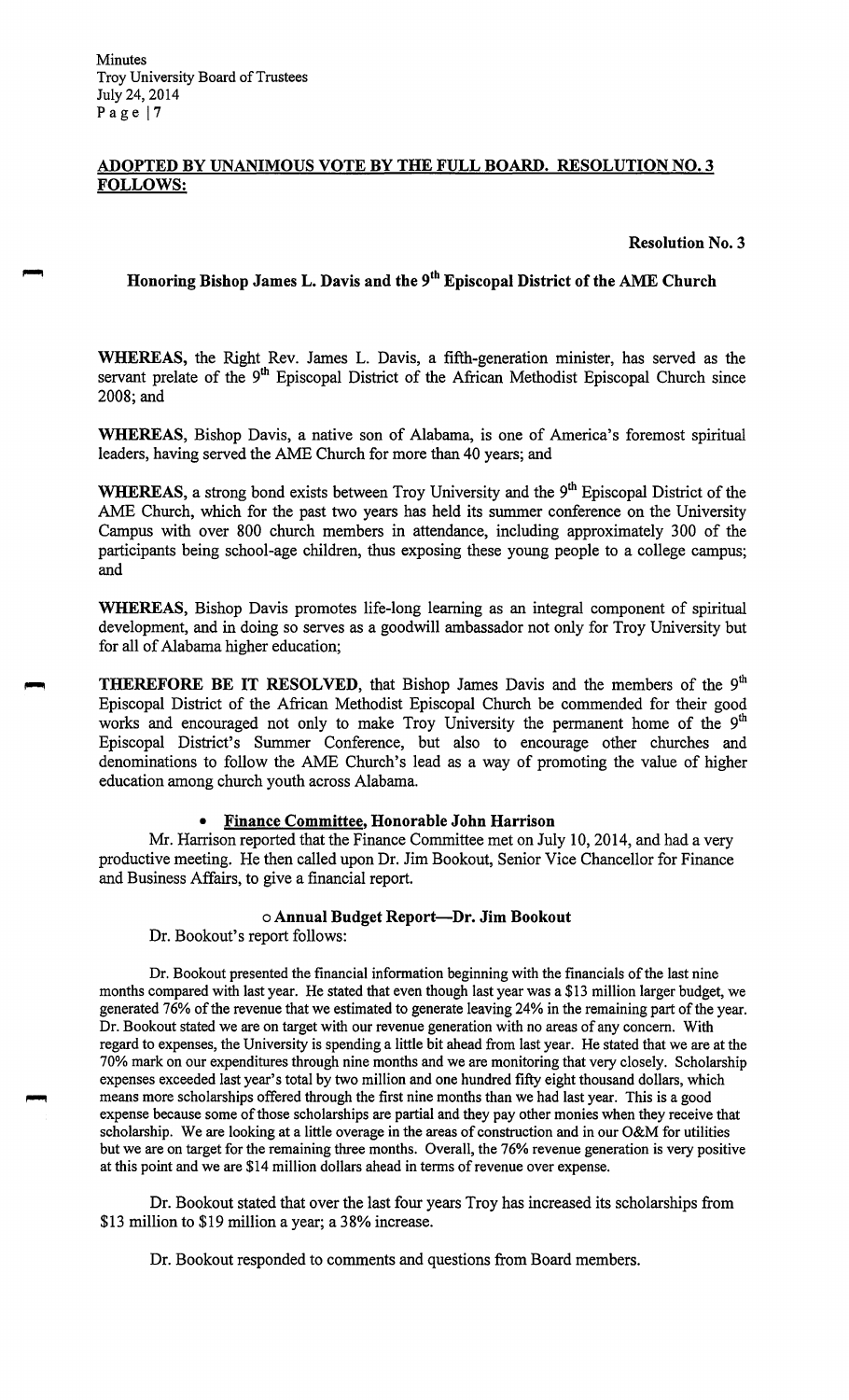#### o **University Funds Held for Investment, Dr. Jim Bookout**

Dr. Bookout gave a brief update on University Funds Held for Investment. He noted that investment funds have a market value to date of \$22,467,895 under the new investment policy compared to \$20,039,339 which is where it would have been under the old investment policy.

#### o **Facilities Update, Dr. Jim Bookout**

Dr. Bookout provided the following update on facilities.

"Dr. Bookout provided a summary of the major projects and other facility projects that are small in scope and their percentage of completion. Also, a list of new projects was added as a result of Dr. Bookout's walk-through with each of the college deans to look at enhancing their college classrooms to the expectations of students."

An update was given on Hawkins Hall and it was noted that the basement in Hawkins Hall is being turned into space for International Programs.

An update was given on the North End Zone and the Recreation Center projects. "Dr. Bookout commented on the cost of these projects as it affects the institutions debt ratio. Debt financing combined with a downward enrollment trend would have to be considered."

## o **Resolution No. 4-Adoption of FY 2014-2015 Budget**

Following Dr. Bookout's reports, Mr. Harrison presented on behalf of the Finance Committee, Resolution No. 4 approving the 2014 -2015 budget. Mr. Harrison stated that the revenues continue to decline, adding that the Governor is committee to equality in funding, but we need to continue to be vigilant in seeking equal funding. Mr. Vance echoed Mr. Harrison's comments regarding equal funding. Mr. Vance added that if the university continues to cut back every year but does not receive increases in state funding, we need to be mindful as to what we may lose in quality. Mr. Higgins made comments regarding how the ACHE budget recommendation process affects the level of state funding.

Mr. Harrison reminded that we will continue to invite all Board members to attend the Finance Committee meetings.

**Resolution No. 4** 

# **ACTION: MR. HARRISON PROVIDED A MOTION TO ADOPT RESOLUTION NO. 4 ADOPTING THE 2014** - **2015 BUDGET. A SECOND TO THE MOTION WAS MADE BY MR. ED CROWELL. THE CHAIR CALLED FOR FURTHER DISCUSSION. THERE BEING NONE, RESOLUTION NO. 4 ADOPTING THE 2014 -2015 BUDGET WAS APPROVED.**

#### **Resolution No. 4**

#### **Approving the 2014** - **2015 Budget**

**WHEREAS,** the administration of Troy University has developed and recommended **the Troy University budget** for FY 2014-2015; and

**WHEREAS,** as the Chancellor has reviewed the revenues and expenditures within the proposed budget and has determined that the proposed budget is fiscally sound; and

**WHEREAS,** the Board members were briefed on various new revenues during the Board meeting in May 2014; and

**THEREFORE, BE IT RESOLVED** by the Board of Trustees on the 24th day of July 2014 that the budget for 2014-2015 fiscal year is approved with the understanding that the Chancellor is authorized to make such changes from time to time as, in his judgment, may be necessary; and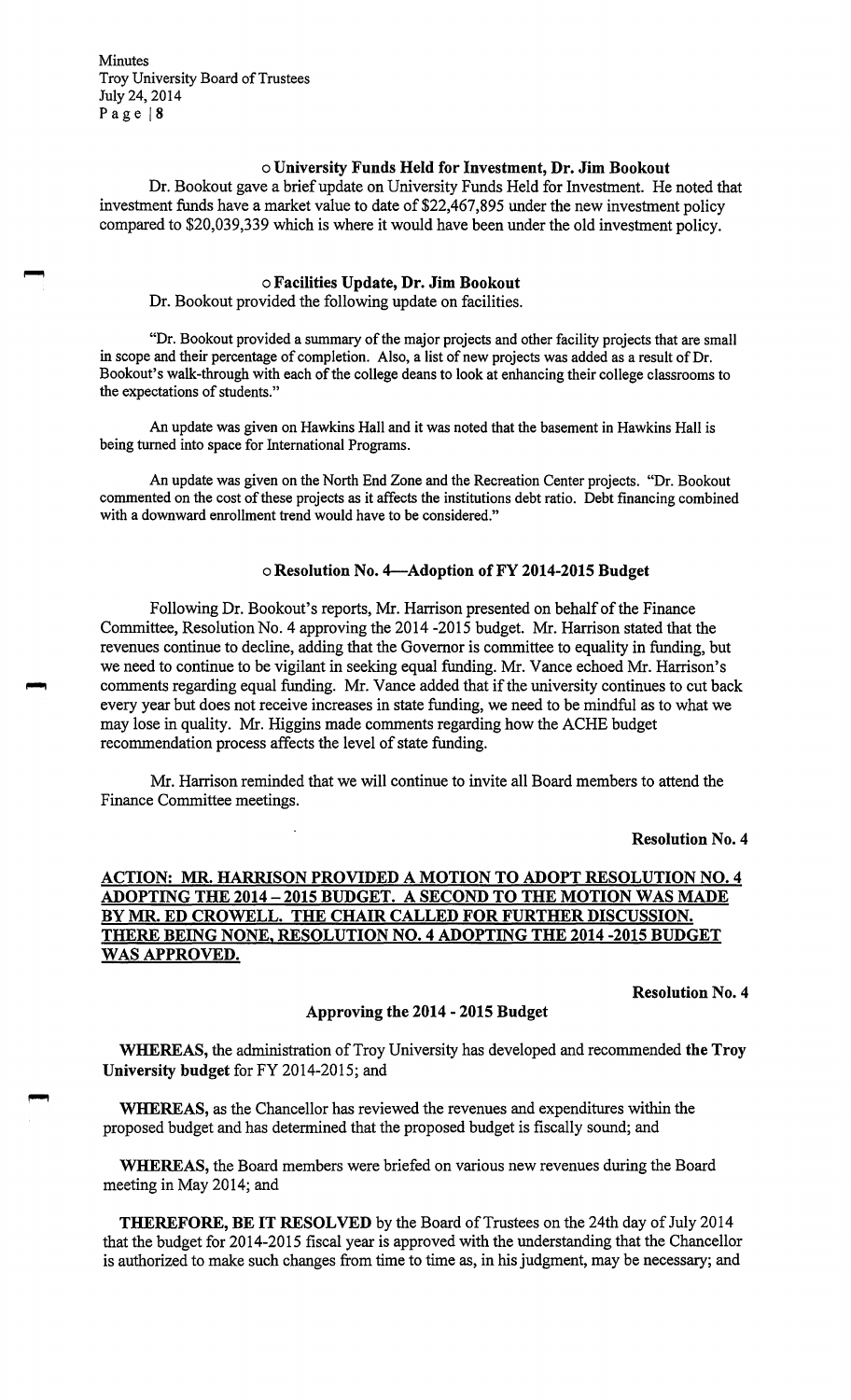**BE IT FURTHER RESOLVED** that the Board of Trustees, due to continued volatility in enrollment trends and certain budgeted cost considerations, authorizes the flexibility for the Chancellor to adjust compensation to faculty, staff and classified employees of the university should it be determined funds will be available for the forthcoming year; such determination shall be concluded at a later date.

# o **Right-sizing Committee Report-Dr. John Dew**

Dr. Dew reported that the Right-Sizing Committee established in fall of 2013 composed of the following members: Dr. Dew, Dr. Doug Patterson, Dr. Lance Tatum, Dr. Toni Taylor, and Dr. Jim Rinehart.

The committee was tasked with the following charge:

- Review staffing levels across the University and recommend personnel actions that would bring staffing levels into line with the mission and needs in each area.
- Based on the recognition that declining enrollments in some areas can result in overstaffing.

Dr. Dew reported that the following reflects the right-sizing process:

#### **First Step**

- Met with all college deans and other administrators.
- Pushed for, and confirmed, the permanent elimination of 85 funded positions that had become vacant in the past 18 months.
- On-going annual savings of over \$2 million per year.
- Also documented that reductions in the use of adjunct faculty due to decreased enrollments will eliminate \$4 million per year.

#### **Second Step**

- Looked seriously at our demographics.
- Concluded that there are many faculty and staff who can retire at any time. 105 Tenured and Tenured Track faculty, 27 Lecturers, 55 administrative support staff, 17 senior administrators. 204 total that are 62+ in age.
- Concluded that we do not need to provide any financial incentive to encourage retirements since the recovering investment market has strengthened individuals' retirement accounts.

### **Third Step**

- Reviewed operations and staffing at the Dothan Campus.
- Took advantage of the retirement of the Dothan Dean of Students to realign Dothan organizations to align with Troy campus.
- Eliminated 2 professional positions for cost savings of \$110,000.

#### **Fourth Step**

- Reorganized Montgomery functions to align with Troy and Dothan organizations.
- Eliminated 16 positions through reductions and retirements.
- Cost elimination of \$560,000
- Additional positions have been identified to not be filled upon retirements over the next 24 months

#### **Next Steps**

- Analysis of Phenix City starts in August.
- Analysis of Troy campus this fall

# • **Institutional Advancement Committee, Honorable Charles Nailen**

Mr. Nailen called upon Dr. Dew to provide a report to the Board on the 2015-2020 Strategic Planning process.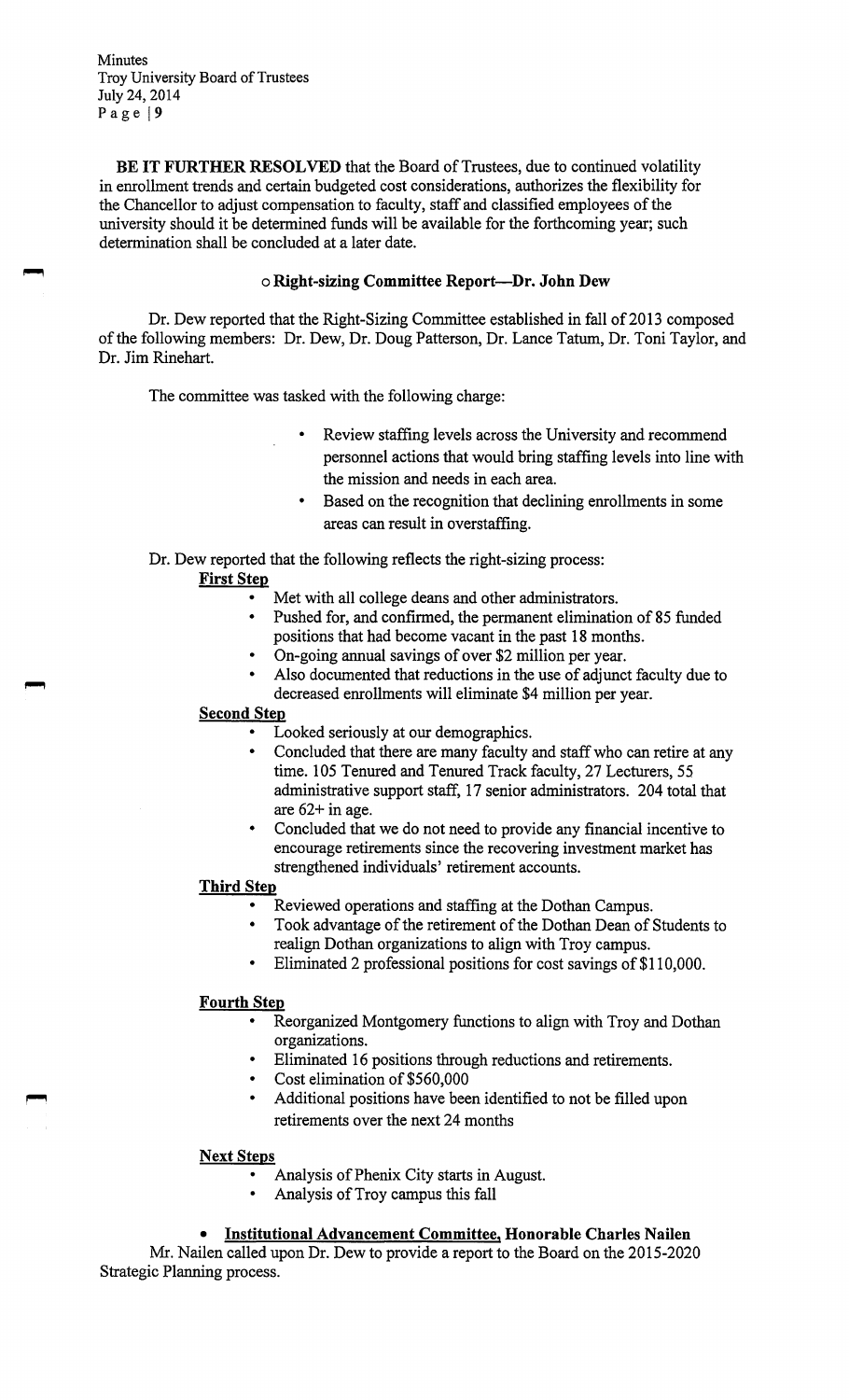# **02015-2020 Strategic Planning-Dr. John Dew Proposal for the 2015-2020 Strategic Planning process planning cycle**

# 1. Board of Trustees Input

- a. Begin with discussions with each committee of the Board of Trustees
	- b. Enable the Board members to all contribute their aspirations and expectations for the university in the next five years.
	- c. Board of Trustees input will be used as the foundation for the strategic plan
		- *Timetable:* To be conducted during fall of 2014
- 2. Faculty and Staff Input
	- a. Listening Sessions will be conducted
	- b. For each college Listening Sessions will be held to seek staff input from each of the four Alabama campuses and from Global Campus
	- *Time Table:* To be conducted during winter of 2014-2015

### • **Athletic Policy Committee, Honorable Allen Owen**

In the absence of Mr. Owen, Mr. John Hartwell, Director of Athletics, presented the following report on behalf of the Athletic Policy Committee.

## o **Athletics Report, Mr. John Hartwell**

Mr. Hartwell reported on the following topics for athletics:

- Facilities Update
- Personnel Update<br>• Media Campaign
- Media Campaign
- Sun Belt Network ESPN 3
- Trojan Tour Recap
- Alcohol Sales Update
- Upcoming Events

#### Facilities Update

### **Video and Ribbon Boards**

- SE corner of stadium behind the Sound of the South
- Ribbon Board located around the stadium fascia
- Completion date: September 1, 2014
- **Soccer/Track Lighting Project** 
	- Bases and poles delivered
	- Completion date: August 27, 2014

### **Golf Facility**

- Bid opened above budget
- Reevaluating nonaesthetics cuts (e.g., attic space, duct work, etc.)
- Completion date: Early 2015

# Personnel Update

# **Softball Program**

- Head Coach: Beth Mullins
- Asst Coach: Whitney Cloer (Hitting and Recruiting)
- Asst Coach: TBA (Pitching)

# **Track and Field and Cross Country Program**

- Director: Marc Davis
- Head Cross Country Coach: TBA (Interviews ongoing)
- Asst Coach: TBA (Throws Coach)
- **Director of Event Management, Promotions and Technology**
- Mike Frigge-Returning from brief stay at Cincinnati **Director of Student-Athlete Services** 
	- - Title changes for selected positions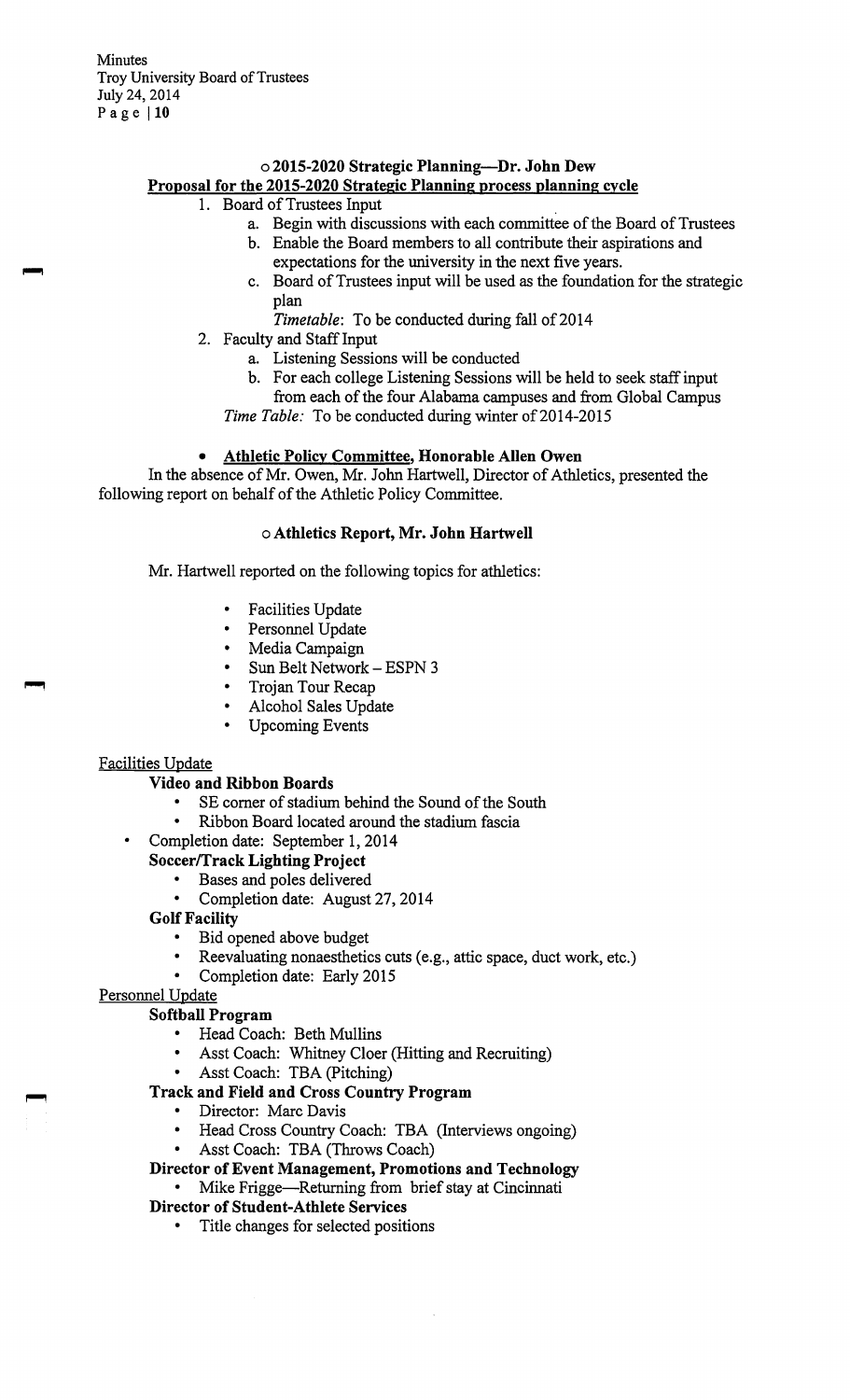Media/Marketing Campaign (Maintaining same theme this year: It's T Time)

## **Billboards**

- 23 total billboards (both static and digital) through Oct.
- Digital boards updated for individual game sales
- Locations: 1-65, 1-10 and Highway 231 corridors

### **Radio**

- Coach Blakeney and Barry McKnight .30 second spots
- Montgomery to Dothan and Mobile to Panama City
- Provide stations with on air promotional give-away items (e.g. T-shirts and tickets)

# **Internet**

- Focus on AL.com
- Season ticket sales campaign through the end of Aug.

# Sun Belt Network - ESPN 3

# **Sun Belt Network Expansion**

- Transition to ESPN Platform from CSS/CST
	- Platform: ESPN, ESPN2, ESPNU, ESPN3, ESPN News, WatchESPN app, [WatchESPN.com](https://WatchESPN.com)
- CSS/CST ceased operation June 1

# **ESPN Partnership Guarantee**

- Every Sun Belt Conference FB game to air on platform
- Will include basketball, soccer and volleyball this Fall

### **ESPN3**

- Live multi-screen sports network
- Accessible to 92 million homes and 21 million college students via smartphones and tablets
- Compared to 9 million homes via CSS/CST

# Trojan Tour 2014 Recap

# **Trojan Tour '14**

- Trojan Tour Kick Off Thursday June 19<sup>th</sup>
- 11 Cities, 9 Days, 3 States
- Increased fan attendance to over 2000 (up from 800)
- Speakers included John Hartwell, Larry Blakeney, Bobby Pierce, Phil Cunningham, and Chanda Rigby
- Fan Engagement
- Allowed fans to interact with coaches and autographs
- Sold season tickets at every stop
- Media Coverage
- Strong media coverage in major cities

# Recap of Alcohol Sales

# **Recap from Baseball Season**

- Introduced alcohol sales (beer) during baseball season
- Uneventful season relative to alcohol sales
- Basic set up to "test the waters"
- Generated an additional \$5,000

# **Football Season**

- Introducing alcohol sales during football season
- Will have  $4 6$  kiosks located around the concourse
- Cut off sales at the end of the  $3<sup>rd</sup>$  quarter

# **Sponsorship and Revenue Generation**

- Leveraging Anheuser Busch and Miller/Coors
- Sales revenue from purchase of alcohol

#### Upcoming Events

- Women's Basketball International Trip to Italy
	- August  $1-9$
	- Meet the Trojans (Fan Day) and Draw Down